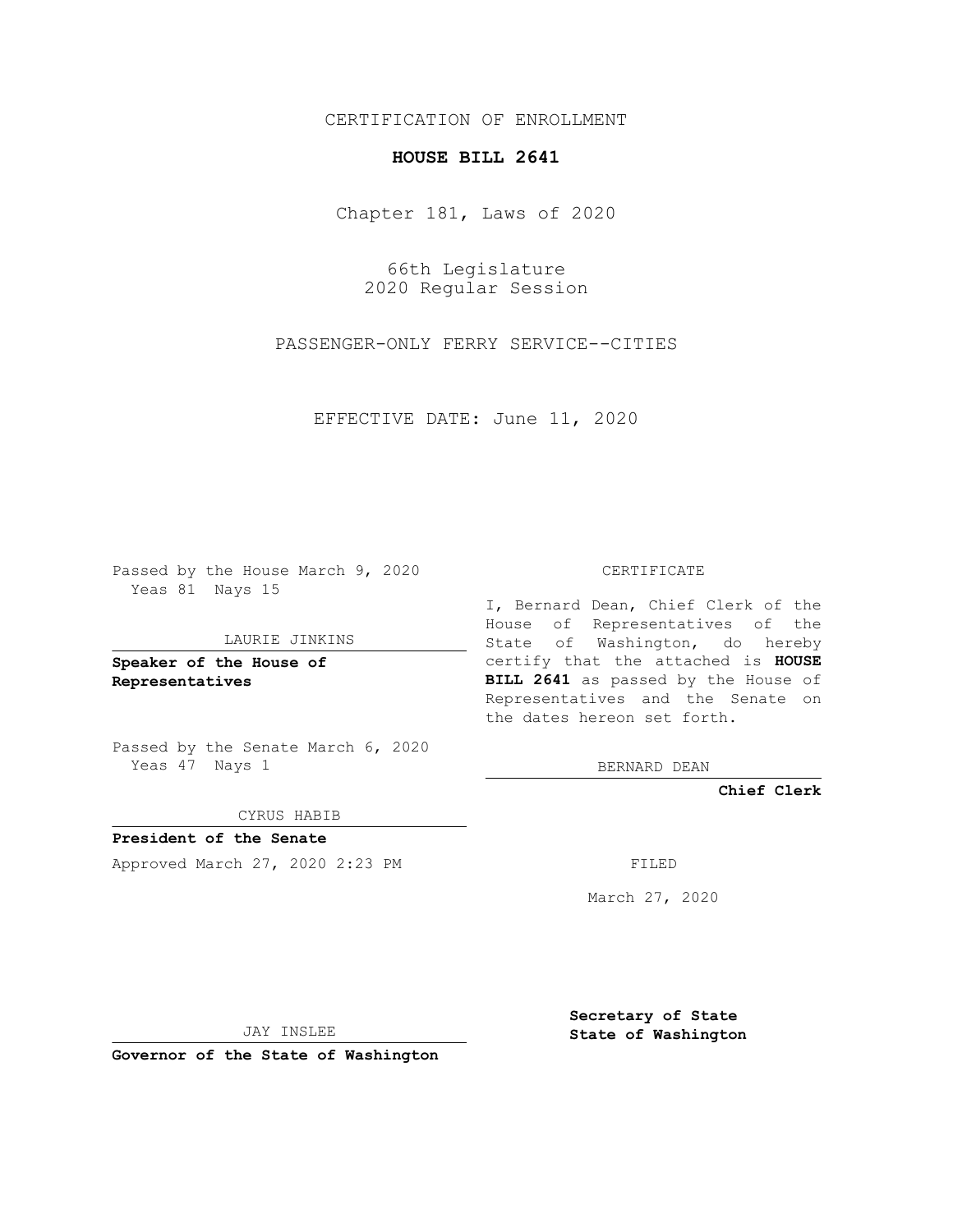### **HOUSE BILL 2641**

AS AMENDED BY THE SENATE

Passed Legislature - 2020 Regular Session

# **State of Washington 66th Legislature 2020 Regular Session**

**By** Representatives Fey, Valdez, Lekanoff, Doglio, Tharinger, Pollet, and Macri

Read first time 01/16/20. Referred to Committee on Transportation.

 AN ACT Relating to authorizing cities to provide passenger-only ferry service; and adding a new chapter to Title 35 RCW.

BE IT ENACTED BY THE LEGISLATURE OF THE STATE OF WASHINGTON:

 NEW SECTION. **Sec. 1.** (1) Any city having a boundary located on Puget Sound or Lake Washington may establish, finance, and provide passenger-only ferry service, including associated services to support and augment passenger-only ferry service operation, within its boundaries. For the purposes of this chapter, Puget Sound has the same meaning as described in RCW 36.57A.200.

 (2) Before a city may provide passenger-only ferry service, it must develop a passenger-only ferry investment plan, which must include elements regarding operating or contracting for the operation 13 of passenger-only ferry services; the purchase, lease, or rental of ferry vessels and dock facilities for the provision of transit service; consultation with potentially affected federally recognized Indian treaty fishing tribes and other federally recognized treaty tribes with potentially affected interests to ensure impacts to tribal fishing are minimized; and identifying other activities necessary to implement the plan. The passenger-only ferry investment plan must also set forth terminal locations to be served, consistency with any study developed through the Puget Sound regional council for